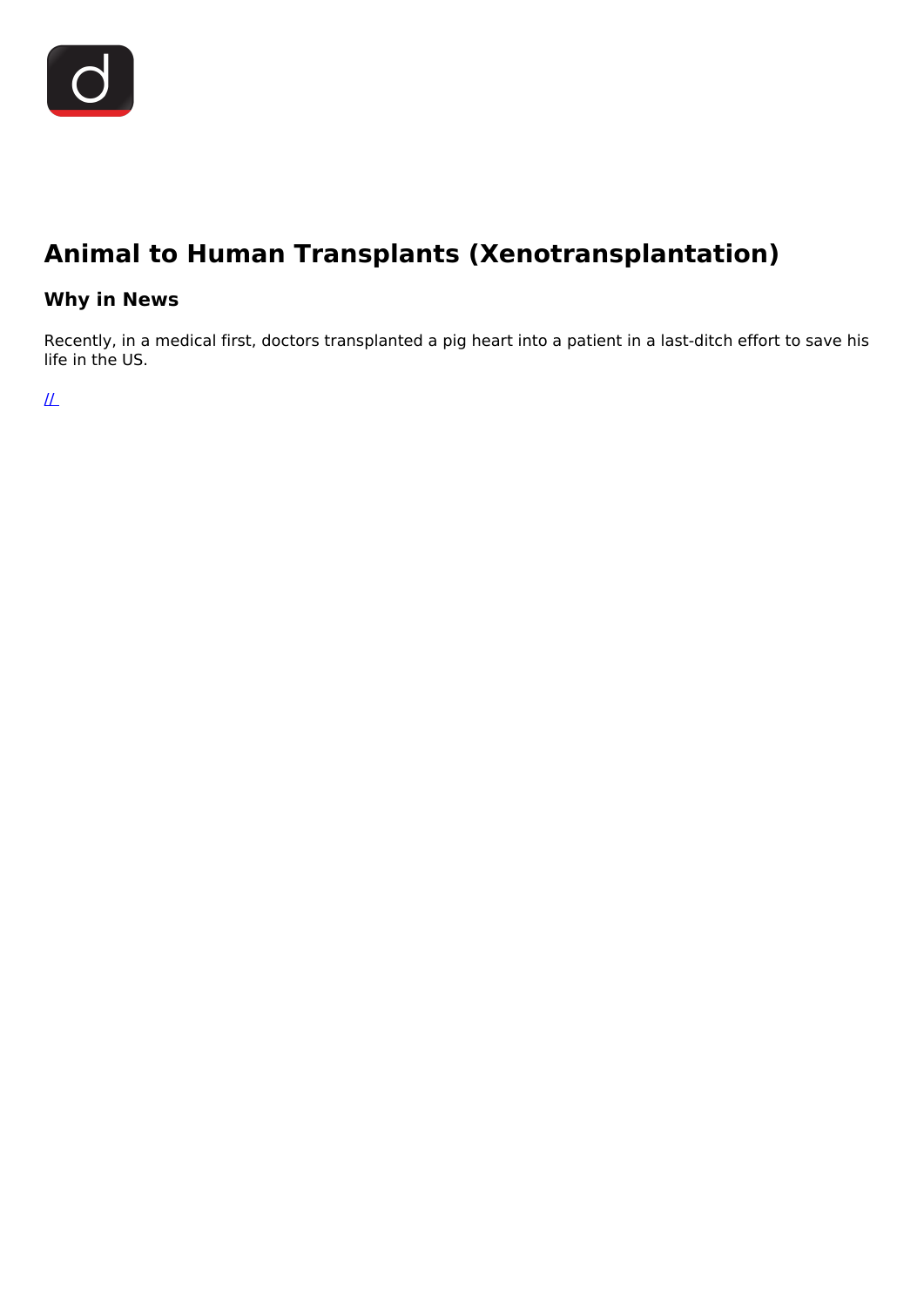# Genetically engineering pigs as organ donors



Adding and removing genes







 $\left( 2\right)$ 

The genetically-engineered pigs are raised in a<br>3 pigs are raised in a<br>controlled bio-sea controlled, bio-sealed environment





Patient must still take immunosuppressant drugs, to prevent their body rejecting the new organ



## **Key Points**

 $5<sub>1</sub>$ 

**About:**

Xenotransplantation involves the transplantation of nonhuman tissues or organs into